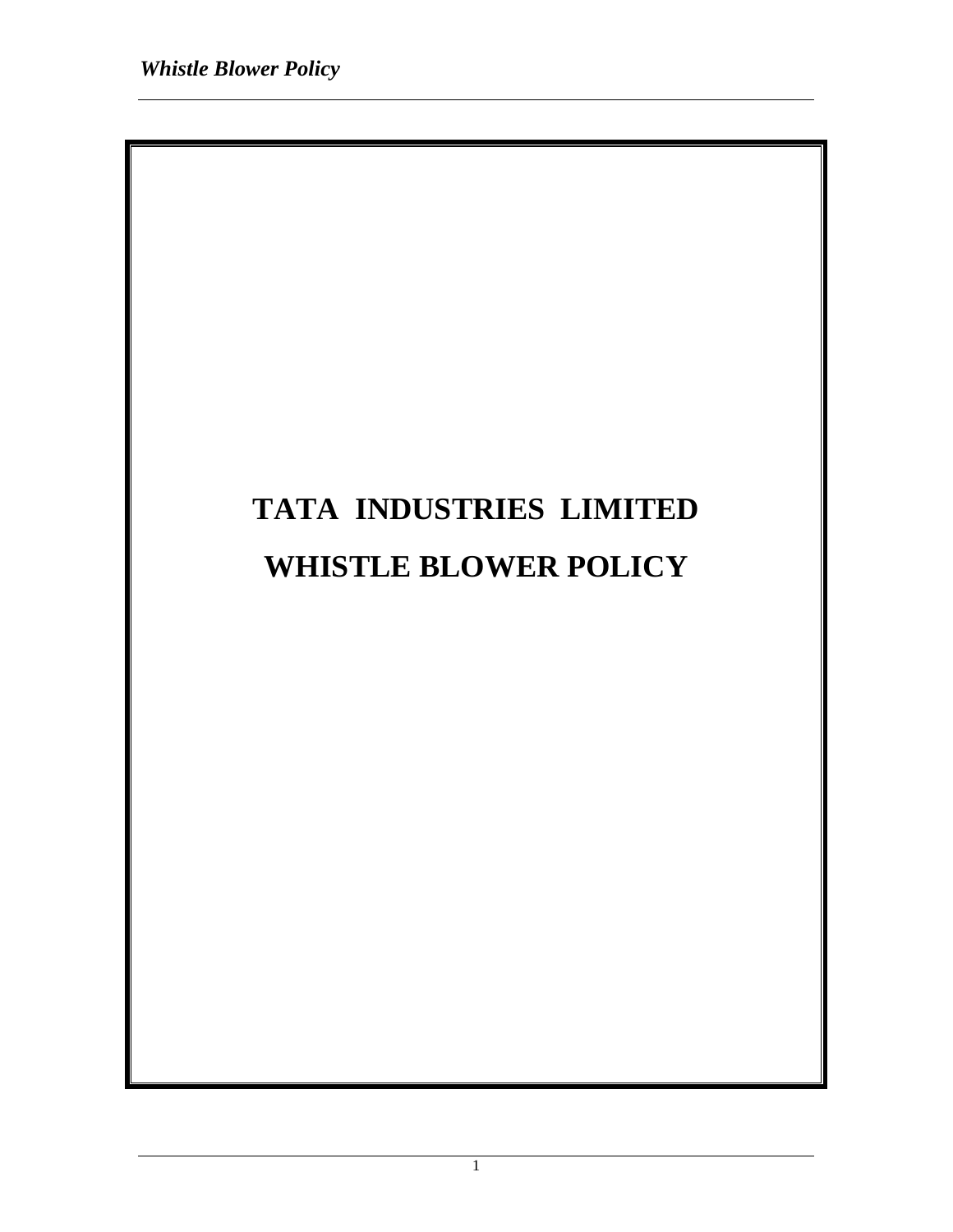# **1. Preface**

a. The Company believes in the conduct of the affairs of its constituents in a fair and transparent manner by adopting highest standards of professionalism, honesty, integrity and ethical behaviour. Towards this end, the Company has adopted the Tata Code of Conduct ("the Code"), which lays down the principles and standards that should govern the actions of the Company and its employees. Any actual or potential violation of the Code, howsoever insignificant or perceived as such, would be a matter of serious concern for the Company. The role of the employees in pointing out such violations of the Code cannot be undermined. There is a provision under the Code requiring employees to report violations, which states:

### *"Raising Concerns*

*"We encourage our employees, customers, suppliers and other stakeholders to raise concerns or make disclosures when they become aware of any actual or potential violation of our Code, policies or law. We also encourage reporting of any event (actual or potential) of misconduct that is not reflective of our values and principles. Avenues available for raising concerns or queries or reporting cases could include:*

*•immediate line manager or the Human Resources Department of our Divisions/ Head Office.* 

*•designated Ethics Counsellors of the Divisions and the Head Office of the Company.* 

*•the 'confidential reporting' third party ethics helpline (if available) •any other reporting channel set out in our Company's 'Whistleblower' policy.*

*We do not tolerate any form of retaliation against anyone reporting legitimate concerns. Anyone involved in targeting such a person will be subject to disciplinary action. If you suspect that you or someone you know has been subjected to retaliation for raising a concern or for reporting a case, we encourage you to promptly contact your line manager, the Company's Ethics Counsellors, the Human Resource Department or the Executive Director of the Company."* 

*Section 177(9) of the Companies Act, 2013 (the Act) mandates the following classes of companies to constitute a vigil mechanism –* 

➢*Every listed company;*

➢*Every other company which accepts deposits from the public;*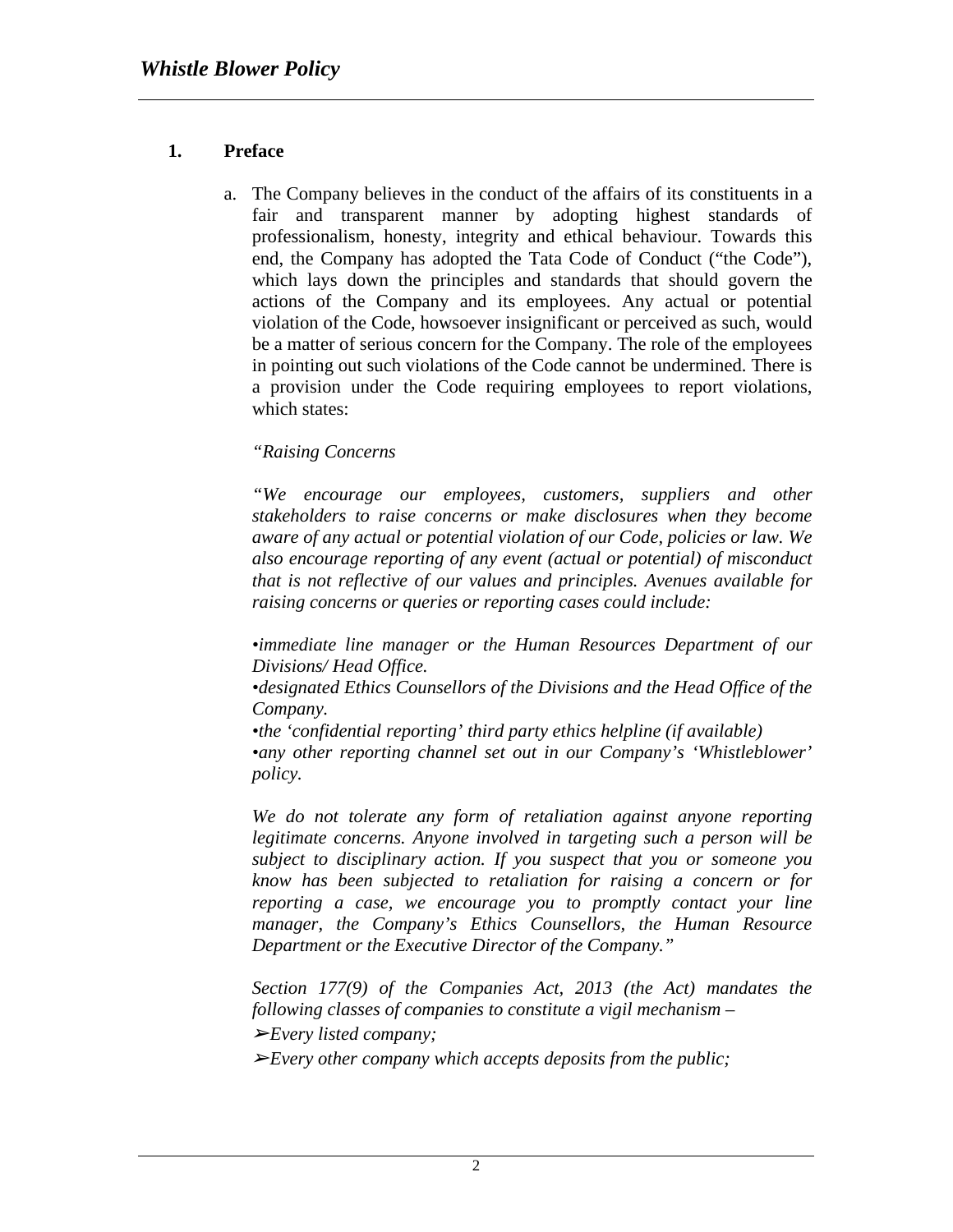➢*Every company which has borrowed money from banks and public financial institutions in excess of ₹ 50 crore.* 

b. Accordingly, this Whistle Blower Policy ("the Policy") and Vigil Mechanism as part of this Policy has been formulated with a view to provide a mechanism for employees of the Company to approach the Ethics Counsellor / the Human Resource Department / Chairman of the Board of the Company.

# **2. Definitions**

The definitions of some of the key terms used in this Policy are given below. Capitalised terms not defined herein shall have the meaning assigned to them under the Code.

- a. **"Employee"** means every employee of the Company (whether working in India or abroad), including the Directors in the employment of the Company.
- b. **"Code"** means the Tata Code of Conduct.
- c. **"Investigators"** mean those persons authorised, appointed, consulted or approached by the Ethics Counsellor/ Chairman of the Board and includes the auditors of the Company and the police.
- d. **"Protected Disclosure"** means any communication made in good faith that discloses or demonstrates information that may evidence unethical or improper activity.
- e. **"Subject"** means a person against or in relation to whom a Protected Disclosure has been made or evidence gathered during the course of an investigation.
- f. **"Whistle Blower"** means an Employee making a Protected Disclosure under this Policy.

# **3. Scope**

a. This Policy is an extension of the Tata Code of Conduct. The Whistle Blower's role is that of a reporting party with reliable information. They are not required or expected to act as investigators or finders of facts, nor would they determine the appropriate corrective or remedial action that may be warranted in a given case.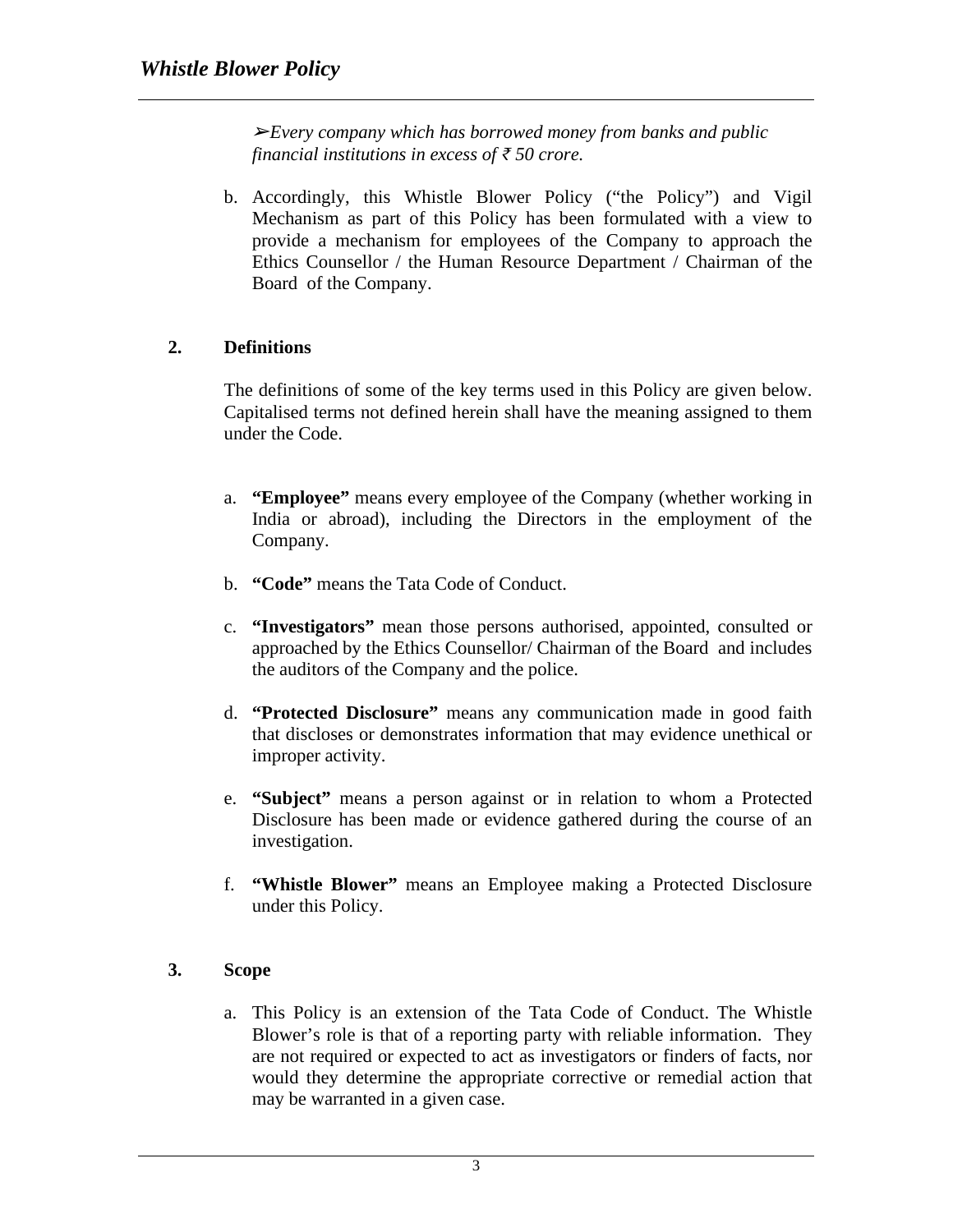- b. Whistle Blowers should not act on their own in conducting any investigative activities, nor do they have a right to participate in any investigative activities other than as requested by the Ethics Counsellor or the Chairman of the Board or the Investigators.
- c. Protected Disclosure will be appropriately dealt with by the Ethics Counsellor or the Chairman of the Board, as the case may be.

### **4. Eligibility**

All Employees of the Company are eligible to make Protected Disclosures under the Policy. The Protected Disclosures may be in relation to matters concerning the Company or any other Tata Company.

### **5. Disqualifications**

- a. While it will be ensured that genuine Whistle Blowers are accorded complete protection from any kind of unfair treatment as herein set out, any abuse of this protection will warrant disciplinary action.
- b. Protection under this Policy would not mean protection from disciplinary action arising out of false or bogus allegations made by a Whistle Blower knowing it to be false or bogus or with a *mala fide* intention.
- c. Whistle Blowers, who make three or more Protected Disclosures, which have been subsequently found to be *mala fide*, frivolous, baseless, malicious, or reported otherwise than in good faith, will be disqualified from reporting further Protected Disclosures under this Policy. In respect of such Whistle Blowers, the Board of Directors would reserve its right to take/recommend appropriate disciplinary action.

#### **6. Procedure**

- a. All Protected Disclosures concerning financial/accounting matters should be addressed to the Chairman of the Board for investigation.
- b. In respect of all other Protected Disclosures, those concerning the Ethics Counsellor and employees at the levels of Vice Presidents and above should be addressed to the Chairman of the Board and those concerning other employees should be addressed to the Ethics Counsellors of the Company.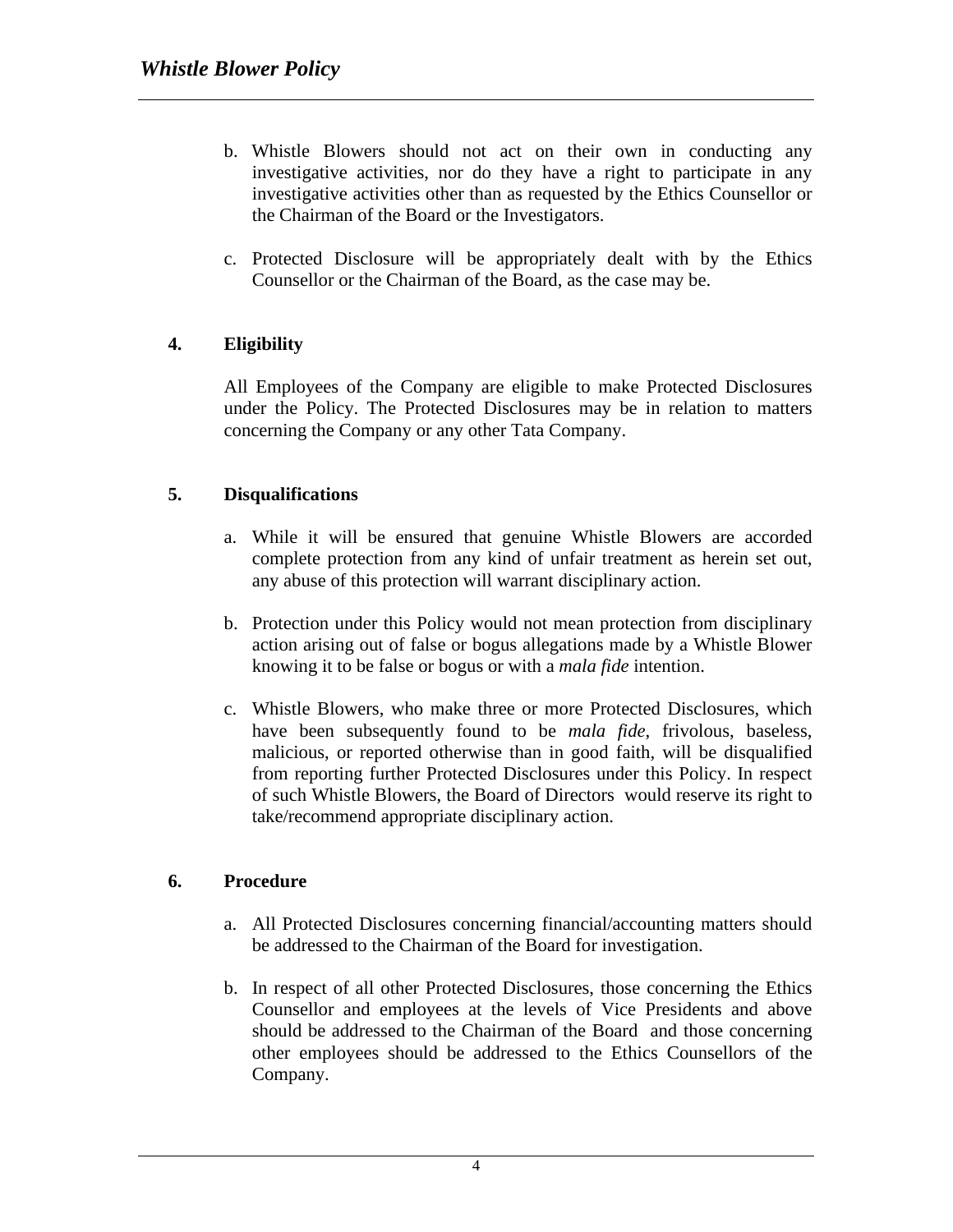c. The contact details of the Chairman of the Board and of the Ethics Counsellors of the Company are as under:

> Mr. F. N. Subedar, Chairman of the Board, Email – fnsubedar@tata.com

Mr. S. Sriram, Chief Ethics Counsellor, (Head Office) Email – [ssriram@tata.com](mailto:ssriram@tata.com)

Mr. Pankaj Gupta, Ethics Counsellor (TSMG Division) Email - [pankaj.gupta@tsmg.com](mailto:pankaj.gupta@tsmg.com)

Mr. Manoj Kumar Bandhu, Ethics Counsellor (Tata ClassEdge Division)

Email - ManojB@tataclassedge.com

Mr. Amit Sachdev, Ethics Counsellor (Tata iQ Division) Email - amit.sachdev@tataiq.com

Mr. Venu Samudrala, Ethics Counsellor (Tata Health Division) Email - venu.samudrala@tatahealth.com

- d. If a protected disclosure is received by any executive of the Company other than or the Ethics Counsellor, the same should be forwarded to the Company's Ethics Counsellor or the Chairman of the Board for further appropriate action. Appropriate care must be taken to keep the identity of the Whistle Blower confidential.
- e. Protected Disclosures should preferably be reported in writing so as to ensure a clear understanding of the issues raised and should either be typed or written in a legible handwriting in English, Hindi or in the regional language of the place of employment of the Whistle Blower.
- f. The Protected Disclosure should be forwarded under a covering letter which shall bear the identity of the Whistle Blower. The Chairman of the Board / Ethics Counsellor, as the case may be, shall detach the covering letter and forward only the Protected Disclosure to the Investigators for investigation.
- g. Protected Disclosures should be factual and not speculative or in the nature of a conclusion, and should contain as much specific information as possible to allow for proper assessment of the nature and extent of the concern and the urgency of a preliminary investigative procedure.
- h. The Whistle Blower must disclose his/her identity in the covering letter forwarding such Protected Disclosure. Anonymous disclosures will not be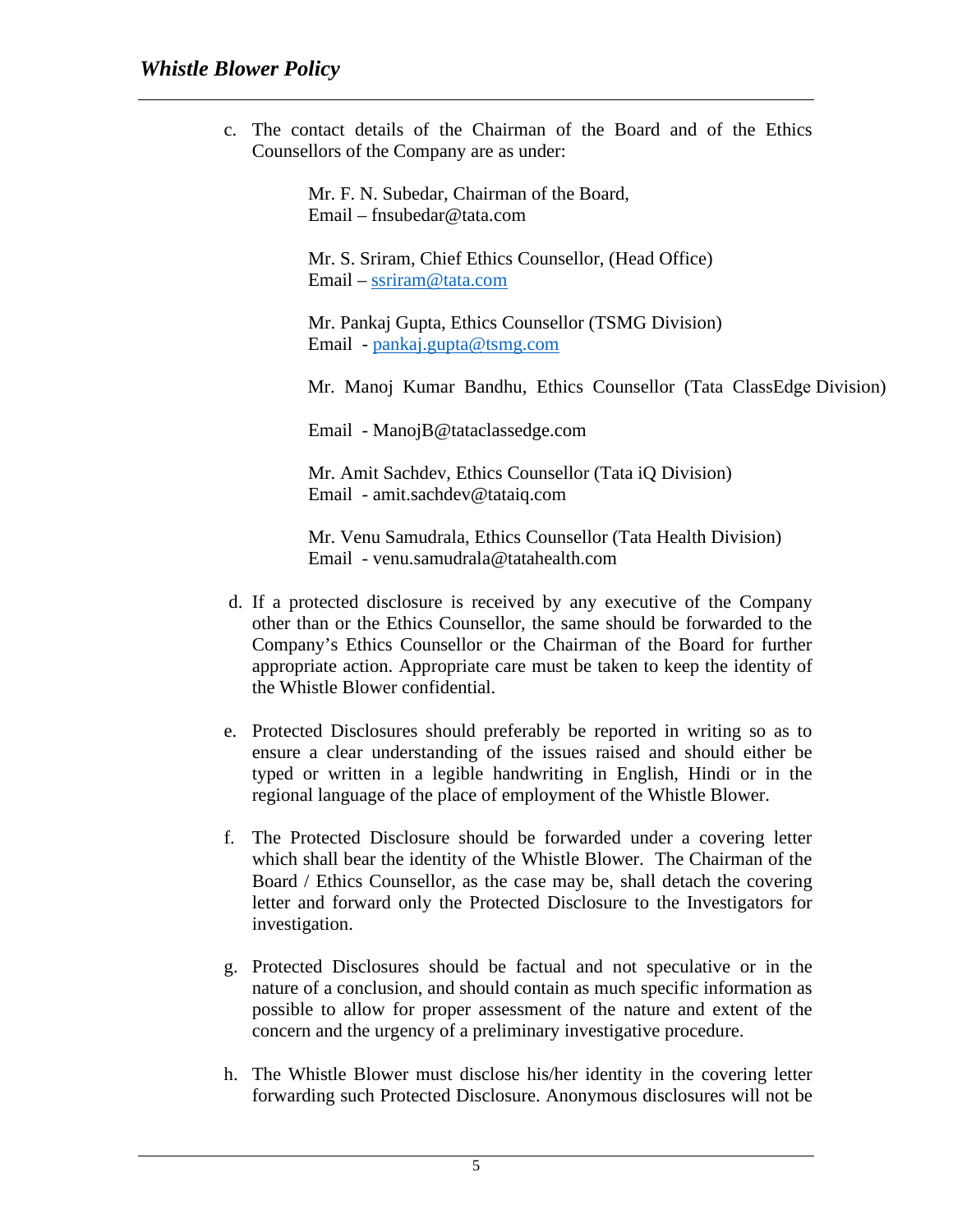entertained as it would not be possible for it to interview the Whistle Blowers.

## **7. Investigation**

- a. All Protected Disclosures reported under this Policy will be thoroughly investigated by the Ethics Counsellor / Chairman of the Board who will investigate / oversee the investigations under the authorization of the Board.
- b. The Ethics Counsellor / Chairman of the Board may at its discretion, consider involving any Investigators for the purpose of investigation.
- c. The decision to conduct an investigation taken by the Ethics Counsellor / Chairman of the Board is by itself not an accusation and is to be treated as a neutral fact-finding process. The outcome of the investigation may not support the conclusion of the Whistle Blower that an improper or unethical act was committed.
- d. The identity of a Subject will be kept confidential to the extent possible given the legitimate needs of law and the investigation.
- e. Subjects will normally be informed of the allegations at the outset of a formal investigation and have opportunities for providing their inputs during the investigation.
- f. Subjects shall have a duty to co-operate with the Ethics Counsellor / Chairman of the Board or any of the Investigators during investigation to the extent that such co-operation will not compromise self-incrimination protections available under the applicable laws.
- g. Subjects have a right to consult with a person or persons of their choice, other than the Ethics Counsellor / Investigators and/or the Whistle Blower. Subjects shall be free at any time to engage counsel at their own cost to represent them in the investigation proceedings.
- h. Subjects have a responsibility not to interfere with the investigation. Evidence shall not be withheld, destroyed or tampered with, and witnesses shall not be influenced, coached, threatened or intimidated by the Subjects.
- i. Unless there are compelling reasons not to do so, Subjects will be given the opportunity to respond to material findings contained in an investigation report. No allegation of wrongdoing against a Subject shall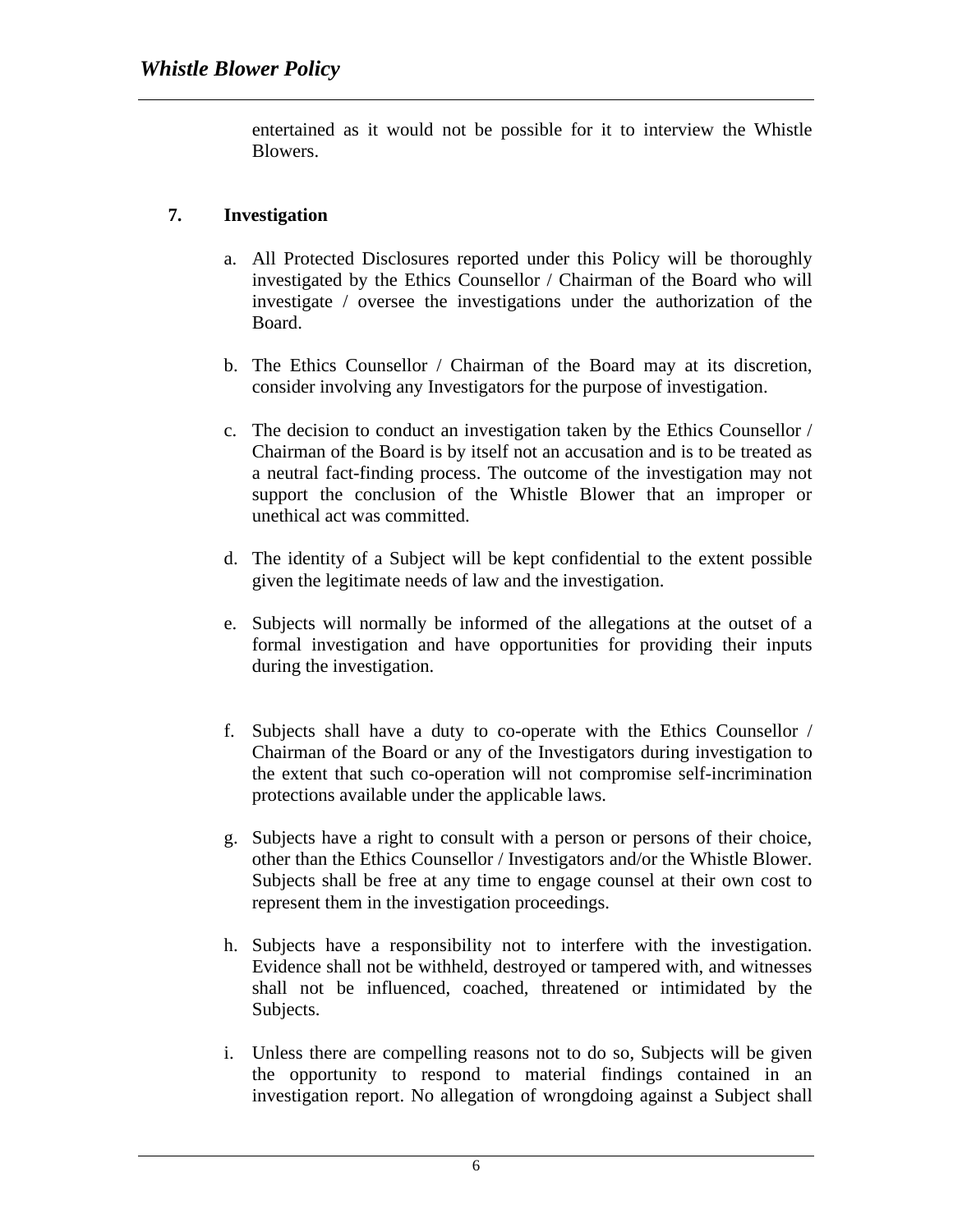be considered as maintainable unless there is good evidence in support of the allegation.

- j. Subjects have a right to be informed of the outcome of the investigation. If allegations are not sustained, the Subject should be consulted as to whether public disclosure of the investigation results would be in the best interest of the Subject and the Company.
- k. The investigation shall be completed normally within 45 days of the receipt of the Protected Disclosure

#### **8. Protection**

- a. No unfair treatment will be meted out to a Whistle Blower by virtue of his/her having reported a Protected Disclosure under this Policy. The Company, as a policy, condemns any kind of discrimination, harassment, victimization or any other unfair employment practice being adopted against Whistle Blowers. Complete protection will, therefore, be given to Whistle Blowers against any unfair practice like retaliation, threat or intimidation of termination/suspension of service, disciplinary action, transfer, demotion, refusal of promotion, or the like including any direct or indirect use of authority to obstruct the Whistle Blower's right to continue to perform his duties/functions including making further Protected Disclosure. The Company will take steps to minimize difficulties, which the Whistle Blower may experience as a result of making the Protected Disclosure. Thus, if the Whistle Blower is required to give evidence in criminal or disciplinary proceedings, the Company will arrange for the Whistle Blower to receive advice about the procedure, etc.
- b. A Whistle Blower may report any violation of the above clause to the Ethics Counsellor / Chairman of the Board, who shall investigate into the same and recommend suitable action to the management.
- c. The identity of the Whistle Blower shall be kept confidential to the extent possible and permitted under law. Whistle Blowers are cautioned that their identity may become known for reasons outside the control of the Ethics Counsellor / Chairman of the Board (e.g. during investigations carried out by Investigators).
- d. Any other Employee assisting in the said investigation shall also be protected to the same extent as the Whistle Blower.

#### **9. Investigators**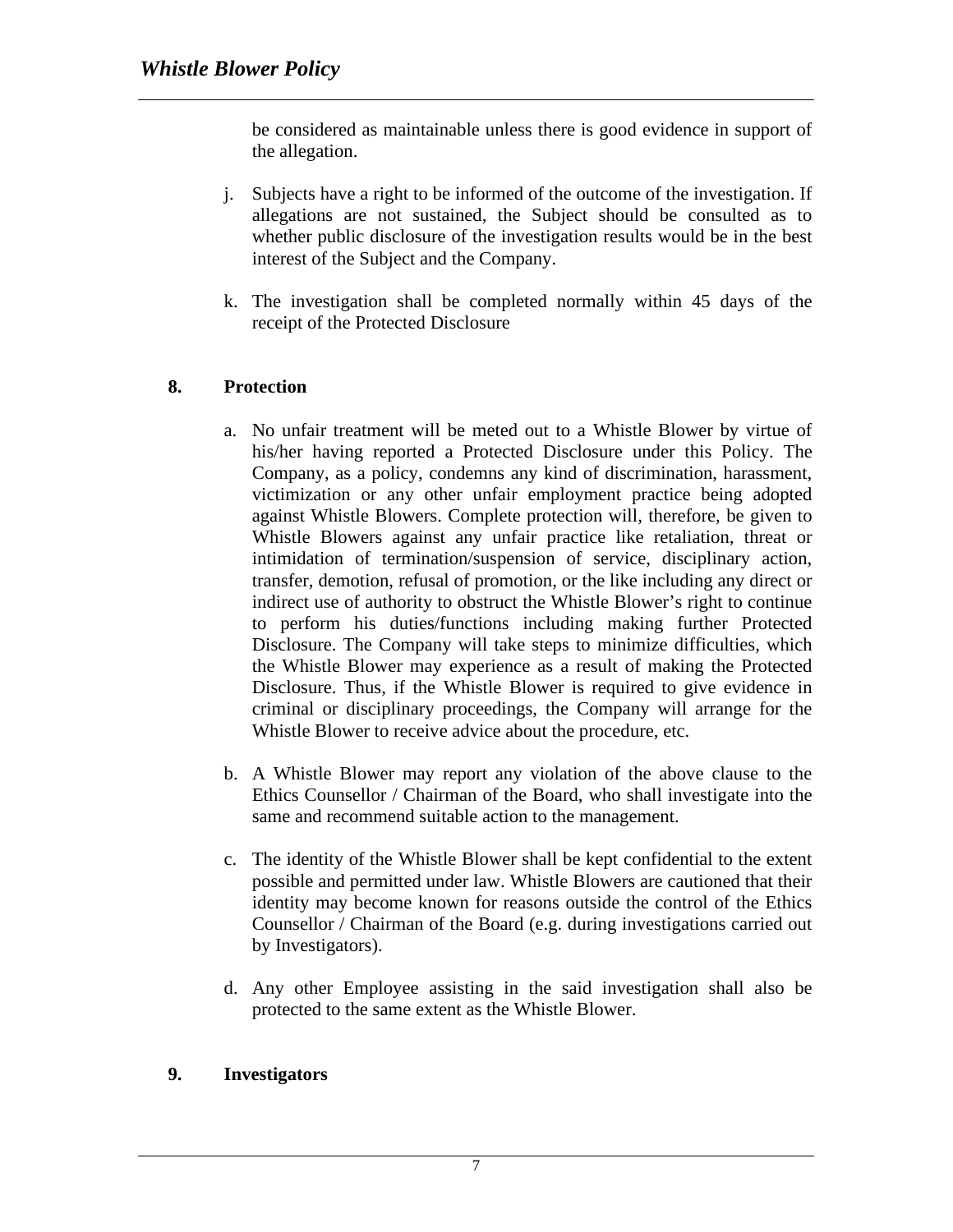- a. Investigators are required to conduct a process towards fact-finding and analysis. Investigators shall derive their authority and access rights from the Ethics Counsellor / Board when acting within the course and scope of their investigation.
- b. Technical and other resources may be drawn upon as necessary to augment the investigation. All Investigators shall be independent and unbiased both in fact and as perceived. Investigators have a duty of fairness, objectivity, thoroughness, ethical behavior, and observance of legal and professional standards.
- c. Investigations will be launched only after a preliminary review which establishes that:
	- i. the alleged act constitutes an improper or unethical activity or conduct, and
	- ii. either the allegation is supported by information specific enough to be investigated, or matters that do not meet this standard may be worthy of management review, but investigation itself should not be undertaken as an investigation of an improper or unethical activity.

## **10. Decision**

If an investigation leads the Ethics Counsellor / Chairman of the Board to conclude that an improper or unethical act has been committed, the Ethics Counsellor / Chairman of the Board shall recommend to the management / Board of Directors of the Company to take such disciplinary or corrective action as the Ethics Counsellor / Chairman of the Board deems fit. It is clarified that any disciplinary or corrective action initiated against the Subject as a result of the findings of an investigation pursuant to this Policy shall adhere to the applicable personnel or staff conduct and disciplinary procedures.

# **11. Reporting**

The Ethics Counsellor shall submit a report to the Board of Directors on a regular basis about all Protected Disclosures referred to him/her since the last report together with the results of investigations, if any.

#### **12. Retention of documents**